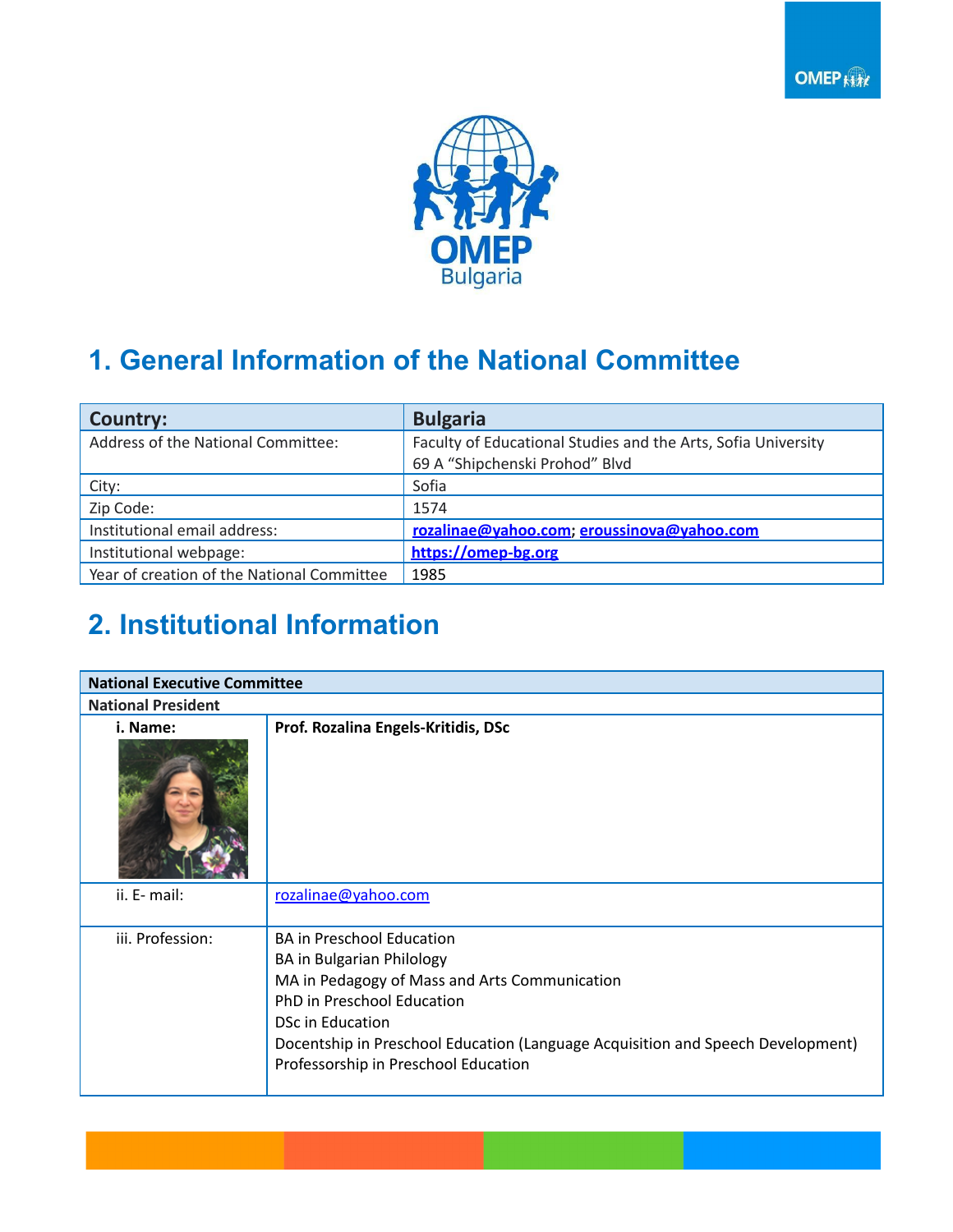**OMEP ANY** 

| <b>Other National Committee Positions</b> |                                                                                                                   |  |  |
|-------------------------------------------|-------------------------------------------------------------------------------------------------------------------|--|--|
| Member 1                                  |                                                                                                                   |  |  |
| i. Name:                                  | Prof. Elena Roussinova-Bahoudaila, PhD                                                                            |  |  |
| ii. Role:                                 | Ex-President and Honorary OMEP Member                                                                             |  |  |
| iii. E- mail:                             | eroussinova@yahoo.com                                                                                             |  |  |
| iv. Profession:                           | MA in Pedagogy                                                                                                    |  |  |
|                                           | PhD in Preschool Education                                                                                        |  |  |
|                                           | Professorship in Preschool Education                                                                              |  |  |
| <b>Member 2</b>                           |                                                                                                                   |  |  |
| i. Name:                                  | Katya Yordanova                                                                                                   |  |  |
| ii. Role:                                 | <b>Cultural Activities and Public Relations</b>                                                                   |  |  |
| iii. E- mail:                             | kjj17@abv.bg                                                                                                      |  |  |
| iv. Profession:                           | MA in Pedagogy,<br>Specialization in Logotherapy<br>Kindergarten Director, Sofia                                  |  |  |
| <b>Member 3</b>                           |                                                                                                                   |  |  |
| i. Name:                                  | Petya Radeva, PhD                                                                                                 |  |  |
| ii. Role:                                 | <b>OMEP Bulgaria Treasurer</b>                                                                                    |  |  |
| iii. E- mail:                             | paradeva@mail.bg                                                                                                  |  |  |
| iv. Profession:                           | MA in Pedagogy<br>MA in Preschool and Primary School Pedagogy<br>PhD in Education<br>Kindergarten Director, Sofia |  |  |
| Member 4                                  |                                                                                                                   |  |  |
| i. Name:                                  | <b>Irina Dyulgerova</b>                                                                                           |  |  |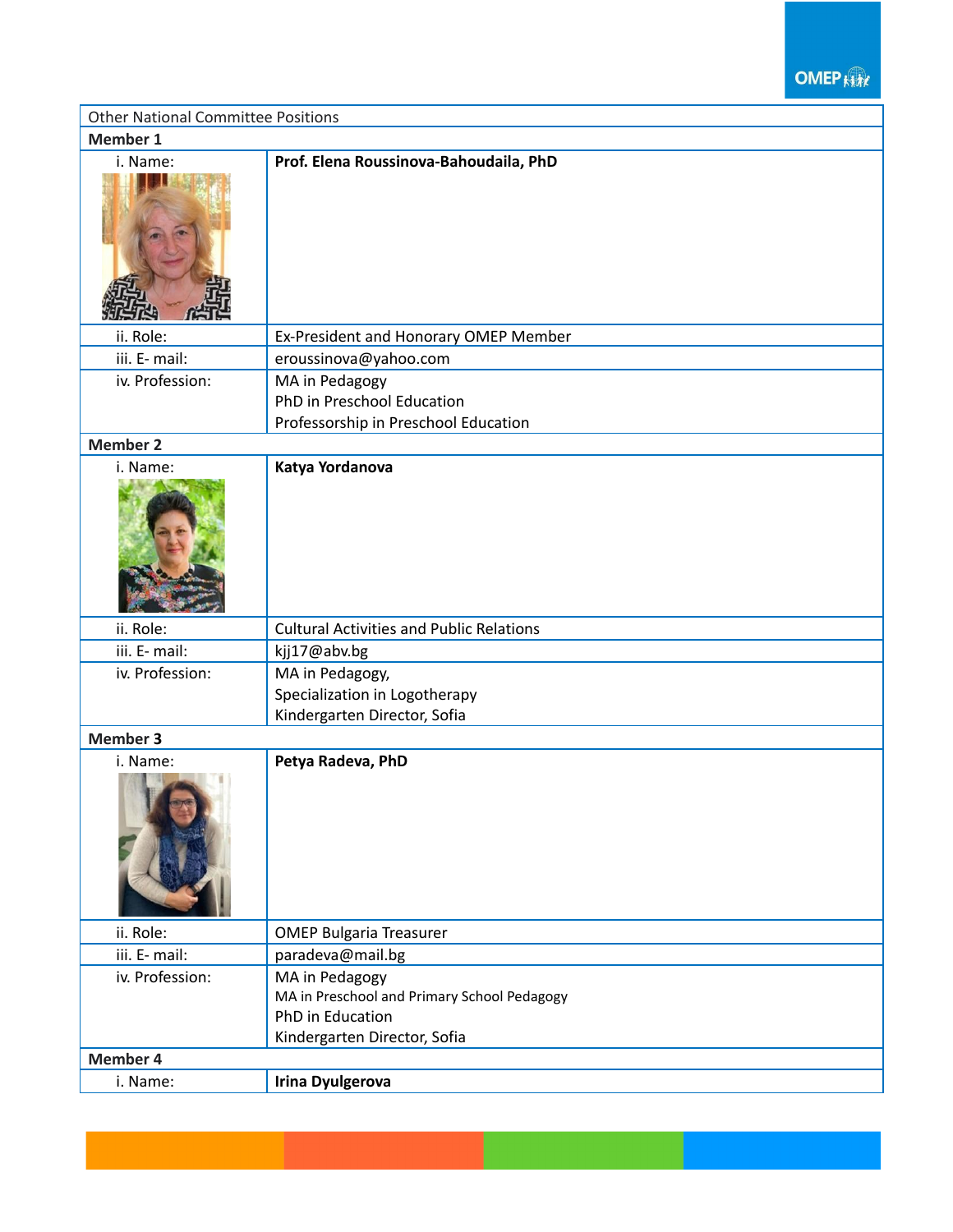#### **OMEP**

| ii. Role:       | Regional Committees Coordinator                                |
|-----------------|----------------------------------------------------------------|
| iii. E- mail:   | dylgerowa@abv.bg                                               |
| iv. Profession: | MA in Preschool Education                                      |
|                 | Kindergarten Director, Sliven                                  |
| <b>Member 5</b> |                                                                |
| i. Name:        | Prof. Julia Doncheva, DSc                                      |
| ii. Role:       | Social Media and Academic Initiatives                          |
| iii. E- mail:   | jdoncheva@uni-ruse.bg                                          |
| iv. Profession: | <b>BA in Preschool Education</b>                               |
|                 | MA in Pedagogy                                                 |
|                 | MA in Psychology and Sociology in Management                   |
|                 | PhD in Education (Theory of education and didactics)           |
|                 | DSc in Theory of Education and Didactics (Inclusive education) |
|                 | Docentship in Methodology of teaching                          |
|                 | Professorship in Theory of Education and Didactics             |
| <b>Member 6</b> |                                                                |
| i. Name:        | Sofia Yankoulova                                               |
| ii. Role:       | <b>OMEP Bulgaria Secretary</b>                                 |
| iii. E- mail:   | sof_76@abv.bg                                                  |
| iv. Profession: | MA in Preschool Pedagogy                                       |
|                 | Kindergarten Director, Sofia                                   |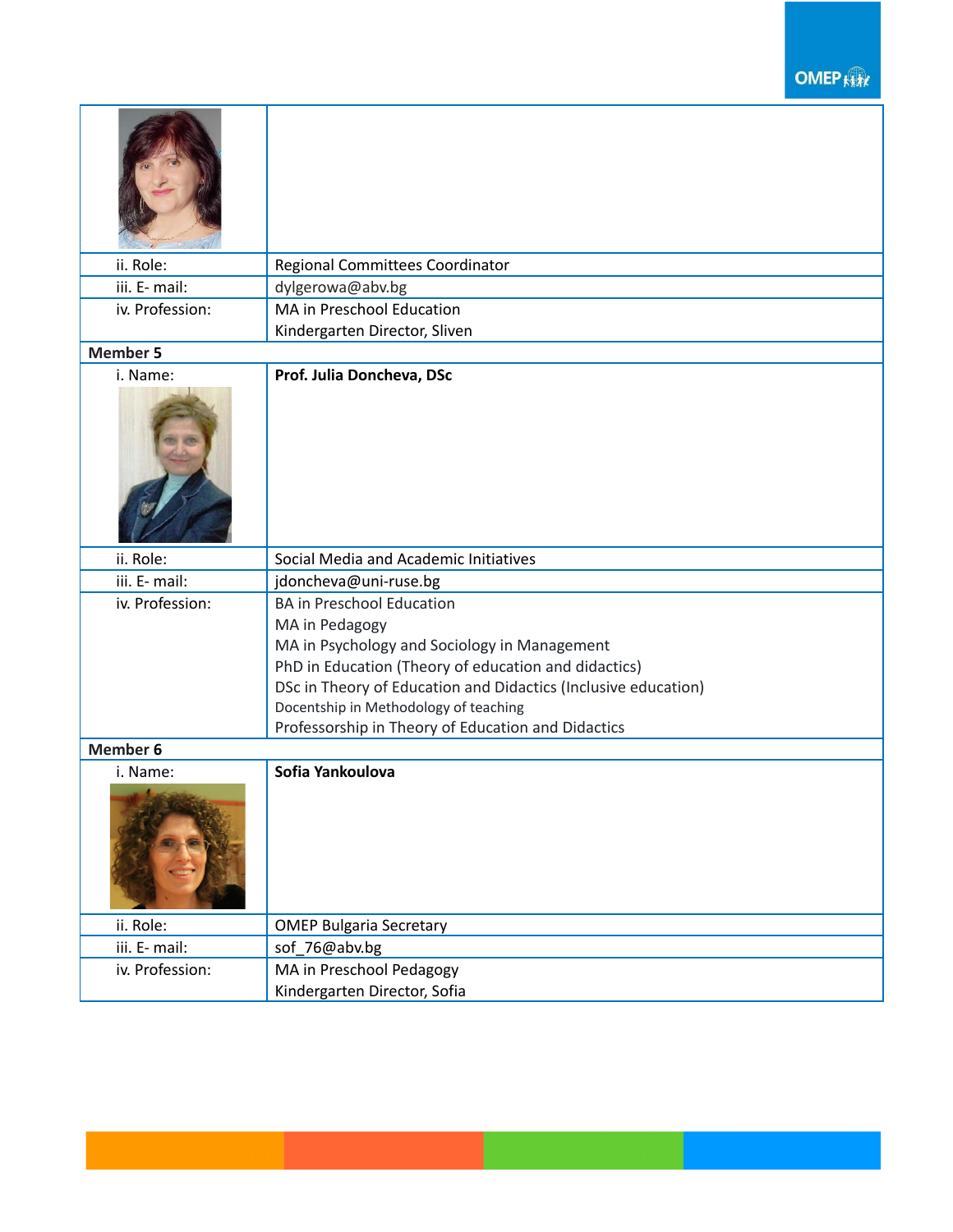### **3. Information on the members of the National Committee**

| 1. OMEP members by membership type                               | Quantity                                   |
|------------------------------------------------------------------|--------------------------------------------|
| a) Individuals members                                           |                                            |
| i. Active members:                                               | 7                                          |
| ii. Honorary members                                             | $\overline{2}$                             |
| b) Institutional Members                                         |                                            |
| i. Centers, Schools and Public Kindergartens:                    | 48 (800 members)                           |
| ii. Centers, Schools and Private Kindergartens:                  | 3 (21 members)                             |
| iii. Universities:                                               | 4 (59 members)                             |
| iv. Civil society organizations:                                 | 0                                          |
| v. Unions:                                                       | $\mathbf 0$                                |
| vi. Others:                                                      | 0                                          |
| 2. Member Profile                                                | No data / Few / Some / Many / Alls         |
| a) ECCE teachers:                                                | <b>Many</b>                                |
| b) Non-professional educational agents:                          | Few                                        |
| c) ECCE facility managers/administrators:                        | Some                                       |
| d) Managers/administrators of primary education establishments:  |                                            |
| e) Undergraduate and graduate students:                          |                                            |
| f) Postgraduate students:                                        | Some                                       |
| g) Higher education teachers in ECCE (teacher training colleges, | Some                                       |
| tertiary institutes, university)                                 |                                            |
| h) Academic researchers                                          | Some                                       |
| i) Other professions                                             | Few                                        |
| 3. Chapters or subcommittees                                     | Quantity: name                             |
| <b>Regional committees:</b>                                      | 5: OMEP Sofia                              |
|                                                                  | <b>OMEP Sliven</b>                         |
|                                                                  | <b>OMEP Pleven</b>                         |
|                                                                  | <b>OMEP Pernik</b>                         |
|                                                                  | <b>OMEP Burgas</b>                         |
| <b>Provincial or State:</b>                                      |                                            |
| In university - Academic groups:                                 | 4: Sofia University "St. Kliment Ohridski" |
|                                                                  | University of Ruse                         |
|                                                                  | University of Veliko Tarnovo               |
|                                                                  | University of Trakia, Stara Zagora         |
| Other: single kindergartens - members of OMEP Bulgaria           | 2: Topolovgrad and Varna                   |